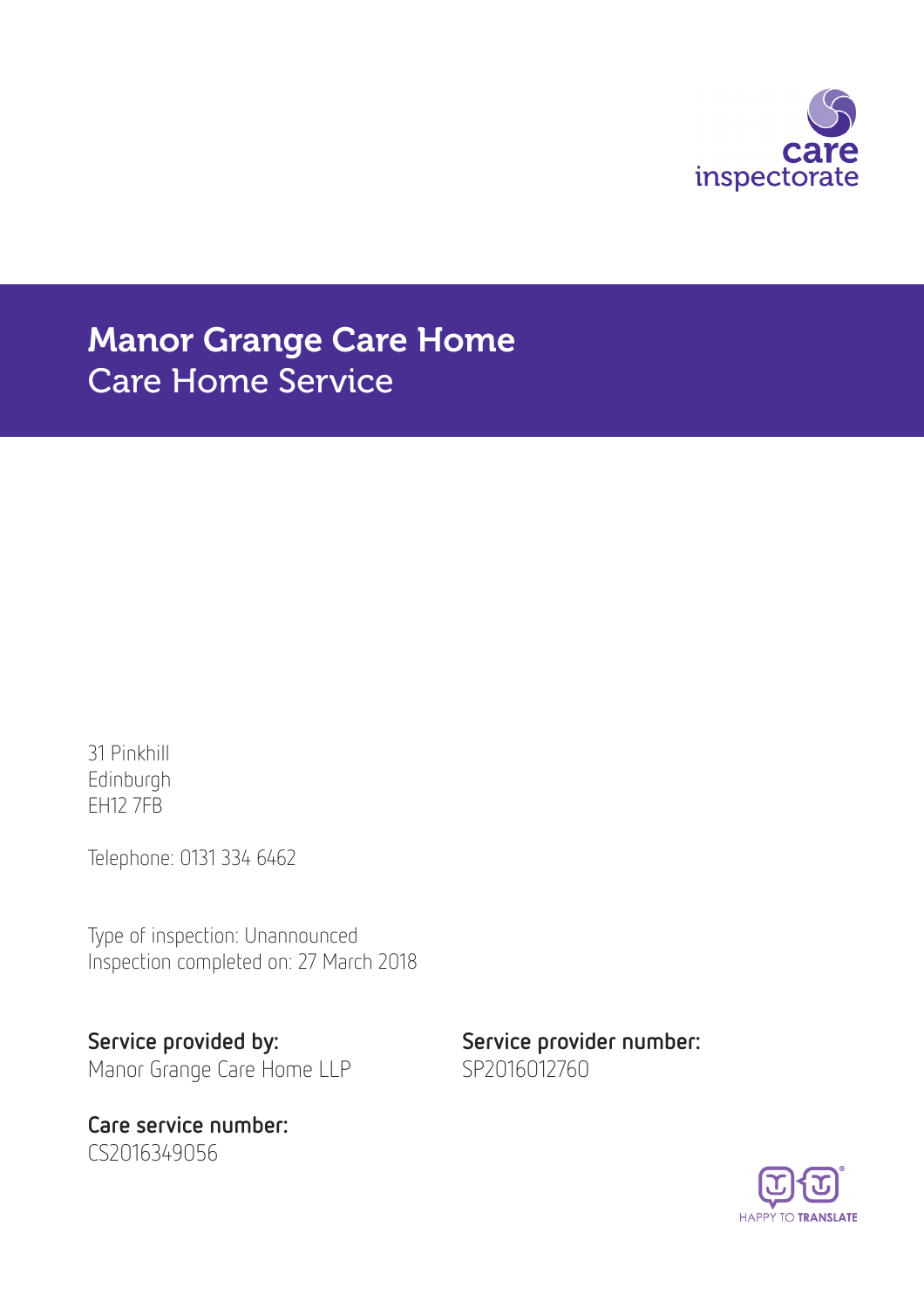### About the service

Manor Grange is a care home for older adults/people and was registered with the Care Inspectorate in October 2016. It is registered for 83 places and has nurses and carers who support and care for people, (referred to as residents in this report). The provider of the service is also associated with other care homes across Scotland.

Manor Grange is in Edinburgh, at the bottom of Pinkhill, near to the zoo and overlooking the golf course. The accommodation includes 83 ensuite rooms of three sizes, some which are large enough to accommodate double beds and seven with their own enclosed garden area. There are four units; Mull, Iona, Skye and Arran, over two floors which have lift access. Additional amenities include a cinema, private dining room, library, central area with café/bar, hairdressing and two communal lounges with dining areas. There are secure landscaped gardens, some still being established with an external covered seating area on ground floor. The services aims and objectives include:

".....that Manor Grange feels like home and offers home comforts......is more than meeting care needs....the wellbeing, happiness, and comfort of our residents is our first priority" .

### What people told us

We spoke to 43 residents, 6 relatives, 1 visiting professional and 20 staff working in the home. We received responses to questionnaires from eight relatives and two staff.

Residents and relatives commented on a range of things in the home, from facilities to the staff caring and supporting them. Overall they felt staff were kind, caring and accommodating and the facilities in the home were very good. Comments included:

"Its outstanding service and care - they remember everything about everyone, from the chef (who makes excellent egg benedict) to the care staff who come quickly when you need them".

"The days are filled with things to do, I'm kept busy. It's warm and cosy and you can control the heat in your room - it's really lovely here".

"They are patient, caring and I trust them with the care of my wife".

"the signage could improve.....especially how to get in".

"It is a very big home, but once you get in its not as bad as you think. I'm very dependent on help.....my overall experience is good".

Other comments are highlighted in the report along with comments from staff that we spoke to.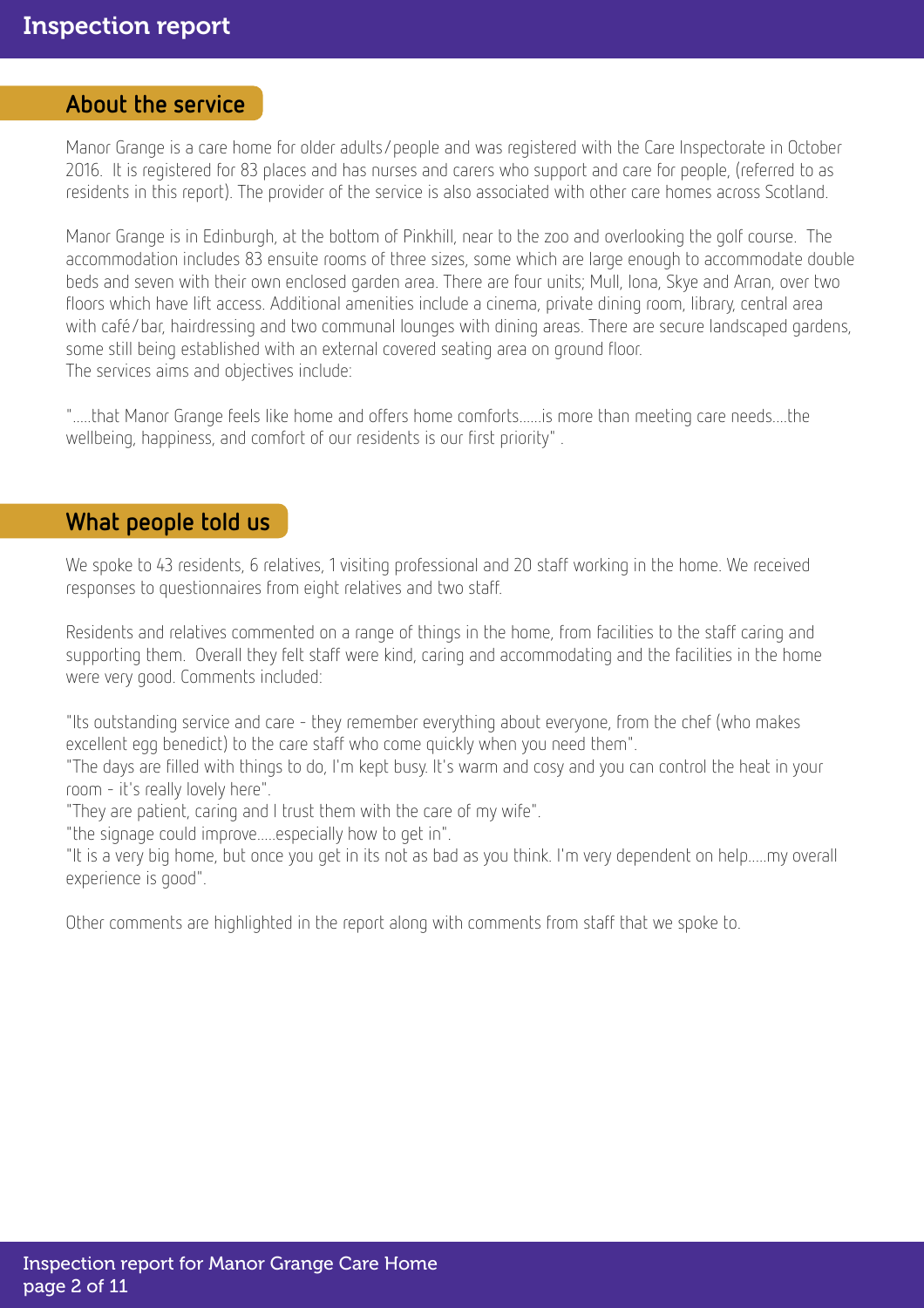### Self assessment

We are not asking services to submit a self-assessment for this inspection year. During the inspection we discussed improvement plans. There was a development plan already in place. Continuing to involve residents and relatives in determining improvements would be a positive way to take forward future plans.

This inspection and the new health and social care standards should also inform the plan. The new standards can be accessed at <http://www.gov.scot/Publications/2017/06/1327/downloads>

### From this inspection we graded this service as:

| Quality of care and support          | $4 - 600d$    |
|--------------------------------------|---------------|
| <b>Quality of environment</b>        | 5 - Very Good |
| Quality of staffing                  | 5 - Very Good |
| Quality of management and leadership | 5 - Very Good |

### Quality of care and support

#### Findings from the inspection

The quality of care and support was good. We saw warmth, compassion and fondness between staff and residents and their families. Residents and relatives told us that staff were very responsive to their needs and wishes. Many residents praised the staff, naming some who were particularly kind and caring;

"If you're not content here you wouldn't be anywhere, they make such an effort". (resident) "We have built up relationships with the staff here....there is plenty of hugging and that's so important to us and to my mum". (relative)

Some felt there were one or two staff that could be a bit rushed or were less caring;

"carers are mainly pleasant and polite, you get the odd one......, but you can expect that because, well, it's a stressful job isn't it". (resident)

Staff were keen and motivated to develop and learn more, some recognising there were areas that they would like to improve;

"Some residents are quiet and reserved.....and we tend to focus on others"(referring to other residents who are more able to chat). (staff)

During observation we saw that a number of residents who were quiet and frail sometimes missed out on opportunities for positive interactions from staff. We felt that one focus for learning and development should be around dementia care so that staff could enhance how they cared and supported people. Promoting excellence in dementia care is a free resource for staff, available at [http://www.sssc.uk.com/workforce-development/](http://www.sssc.uk.com/workforce-development/supporting-your-development/promoting-excellence-in-dementia-care) [supporting-your-development/promoting-excellence-in-dementia-care](http://www.sssc.uk.com/workforce-development/supporting-your-development/promoting-excellence-in-dementia-care).

The lead nurses and manager were very supportive, offering training opportunities for staff. We felt the development around dementia care was something they took seriously and welcomed their commitment to improving this.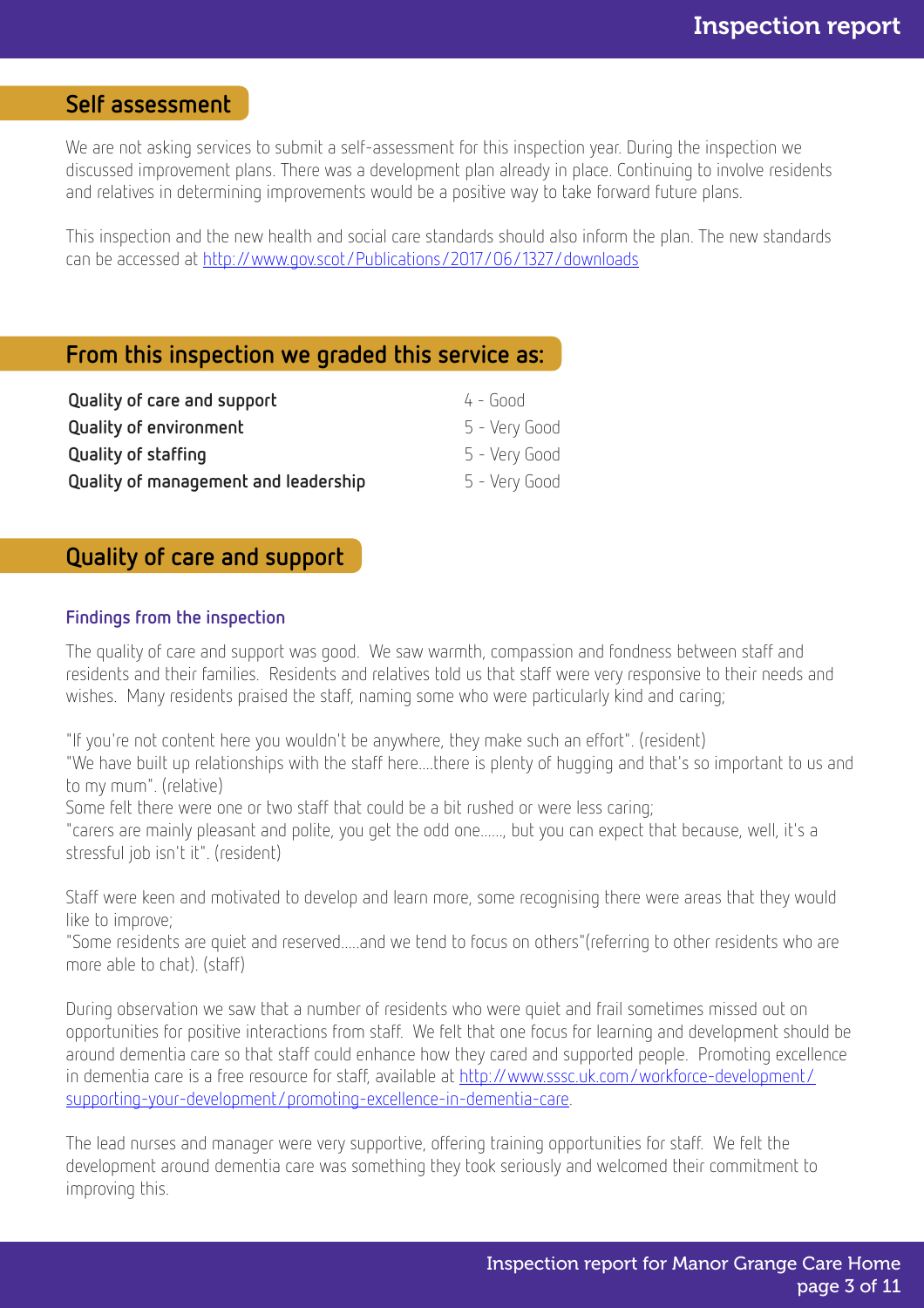The roles and responsibilities of staff were evolving and this offered opportunity to consider much more person centred care. For example, while the care plans were organised and generally helped staff know how best to care and support people, they were lengthy and kept in the office. Having care plans with the resident would mean they and if appropriate, their family, could "own" the plan. It could be shared with relevant people and care staff could read and write in them. The drug rounds were undertaken mainly by nurses and were reflective of a hospital setting. Over time we felt nurses could support carers to develop their roles to support people to take medication that could be kept securely in their room. Without drug rounds nurses' time could be used to undertake medication reviews, health check-ups and anticipatory care planning for residents. (See Recommendation 1).

The manager welcomed suggestions to improve the quality of care and support and had already planned developments in some of the areas we had suggested.

### **Requirements**

#### Number of requirements: 0

#### Recommendations

### Number of recommendations: 1

1. In line with the services planned developments and to make care and support even more personalised we would recommend that roles and responsibilities of staff are developed. The development of roles should focus around the resident, considering that their room is their home; therefore care planning and medication administration could be undertaken in ways that are more person focused and give residents more control over their own care and support.

The meaningful and measurable work available at the personal outcomes collaboration could help develop planning and recording systems that reflect what is important to people Personal Outcomes Collaboration.

### National Care Standards, Care Homes for Older People Standard 6, Support Arrangements.

Grade: 4 - good

### Quality of environment

### Findings from the inspection

Manor Grange was clean and well maintained. The home offered facilities that included a cinema, dinning room for small private meals/functions, large library and an open foyer with café/bar facilities. This area extended outside to a covered seated area. Although the weather was cold some residents were still enjoying being outside, wrapped up and under cover from the snow.

The home is large and one resident told us;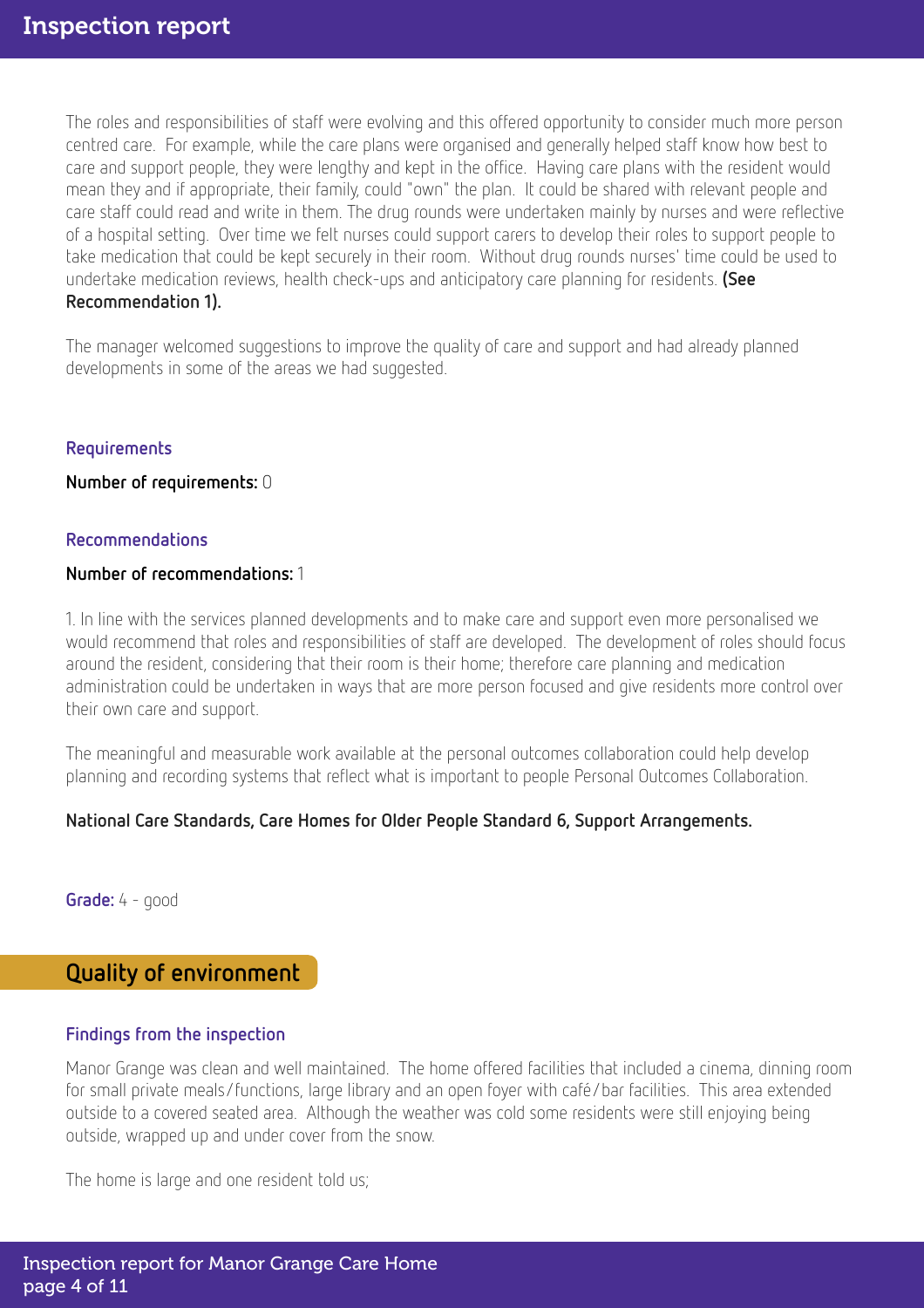"Its very big and frightening at first, but actually, when you move in its more homely than you think"

Many residents had personalised their rooms. Some had their own pieces of furniture making the room very homely. Some rooms had accessible enclosed gardens making it possible to extend the personalisation outside. One resident had a small table with chairs and a bird table in their garden. Rooms on the ground floor without their own garden still had access to an outside area and many of the rooms overlooked the golf course. Everyone spoke positively about their rooms;

"I have a large window/door in my bedroom and I can sit and watch everyone going about their business". (resident)

The home had limited locked areas allowing residents to roam around freely. This included safe outside areas. There were plans to develop the gardens and a greenhouse had been ordered. The manager felt some residents would like to get involved with the outdoors and we would endorse this because keeping active is important to everyone's wellbeing. Care about physical activity is a project being promoted by the Care Inspectorate. There are ideas and suggestions about how care services can increase physical activity, see the link: <http://hub.careinspectorate.com/improvement/care-about-physical-activity/>

We felt the home could improve signage, and the manager was considering this. Outside the signs were at a low level making it easier for people using wheelchairs, however, other people had difficulty finding the open door button. A resident commented on this;

"The staff member sits to the right of the front door so cannot see people trying to get in, I can see them trying.....they would benefit from a camera at the door to help".

One resident felt somewhere quiet to sit would be an advantage because the large dining and seated areas were noisy. While there are other rooms, like the library, we felt they were not used as well as they could be. The café and bar area were not operating while we were there, we felt opening times and volunteers and/or residents getting involved in running the café would be an improvement. The manager agreed to consider how to support residents to use the facilities offered more effectively. T his might also help frailer quieter residents. They could have activities more focused on their needs in a different room to where they usually sit in the larger and busier lounge.

The development plan for the home was committed to improving connections with the local community and ways to support people to go out and enjoy things they used to do. We spoke about different ways to support people, including help to access additional support for outings.

Domestic staff had training to do their work well and residents told us the staff worked hard to keep everywhere clean. One resident said;

"It really is lovely here, clean, fresh and a nice place to live".

#### Requirements

Number of requirements: 0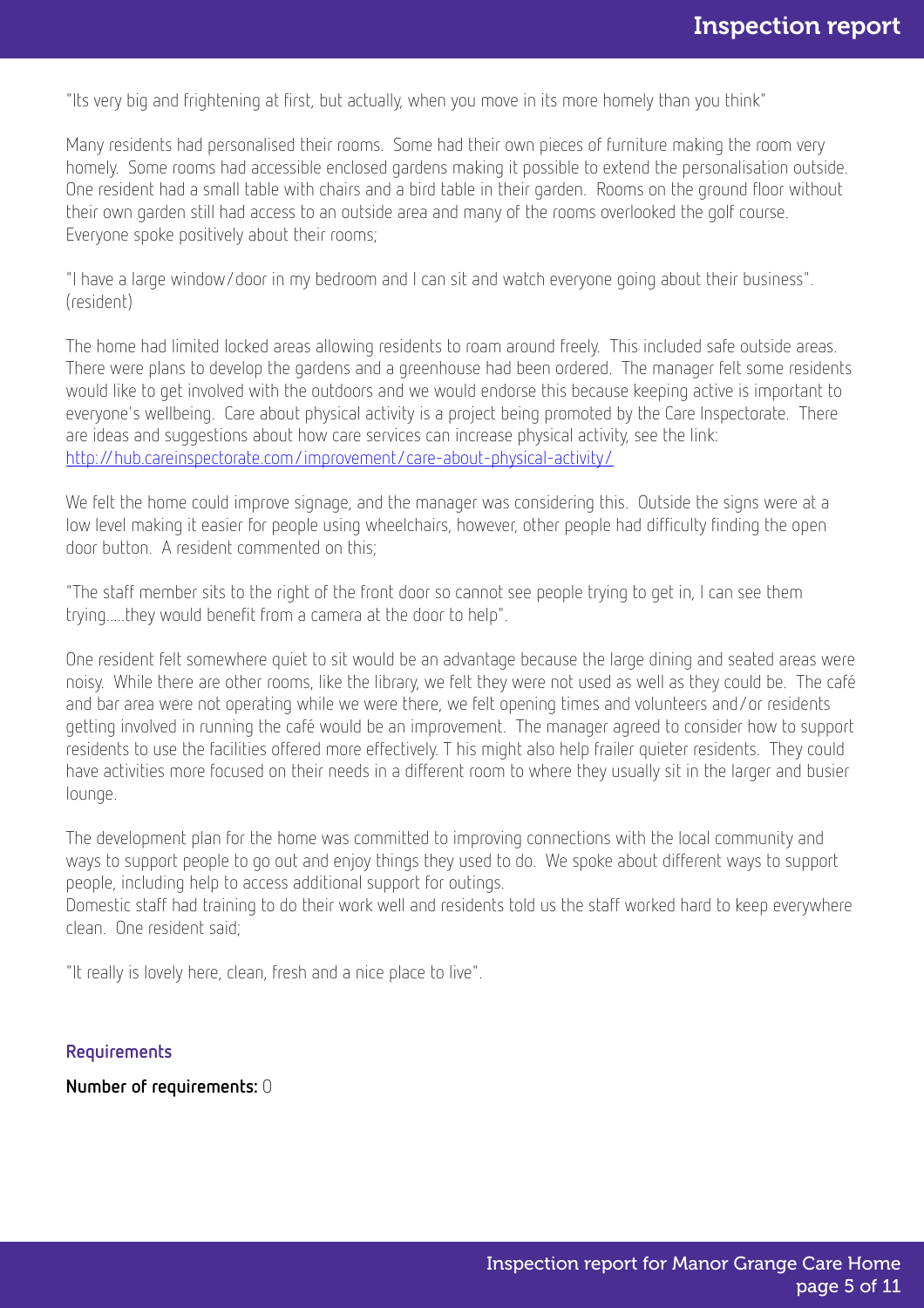Recommendations

Number of recommendations: 0

Grade: 5 - very good

### Quality of staffing

### Findings from the inspection

We saw staff being responsive to residents' needs and able to attend to them quickly when they asked for help. Staff told us they had time to do their job well and had support to undertake training and development. Residents felt staff were doing a very good job, one said;

"I'm very dependent on help.....they make such an effort for me and I'd say ....(when chatting about grading)....that I'd stretch their grade to a five".

Care staff had relevant registrations with the Nursing Midwifery Council and the Scottish Social Services Council and staff were demonstrating the professional codes of conduct. Recruitment practices meant staff were checked carefully before employment. This means residents could feel reassured about the professionalism of staff.

Kitchen staff and the head chef were aware of residents' likes and dietary needs. We saw minutes of meetings that involved residents in menu choices. There were pictorial menus to help people choose and presentation of food was very good. Everyone we spoke to felt the kitchen staff did a good job:

"The food is marvellous, they can get you just about anything you could want".

Residents also felt there was lots to do, the activity coordinators supported people in groups, individually and on outings and care staff had time to chat with residents.

"There is plenty to do, my days are filled with things to do".

Some areas to develop relate to those mentioned in the quality of care and support. We also felt that developing the named nurse/key worker role would help residents and staff to get to know each other more. Sensitive areas of care, like anticipatory care planning and supporting residents to make choices that include positive risk taking can be done when a key worker system is working well.

Residents, relatives and staff told us they felt valued and we saw that this meant there was a welcoming and warm atmosphere in the home, everyone was working together to make sure there was a positive experience for residents.

### Requirements

Number of requirements: 0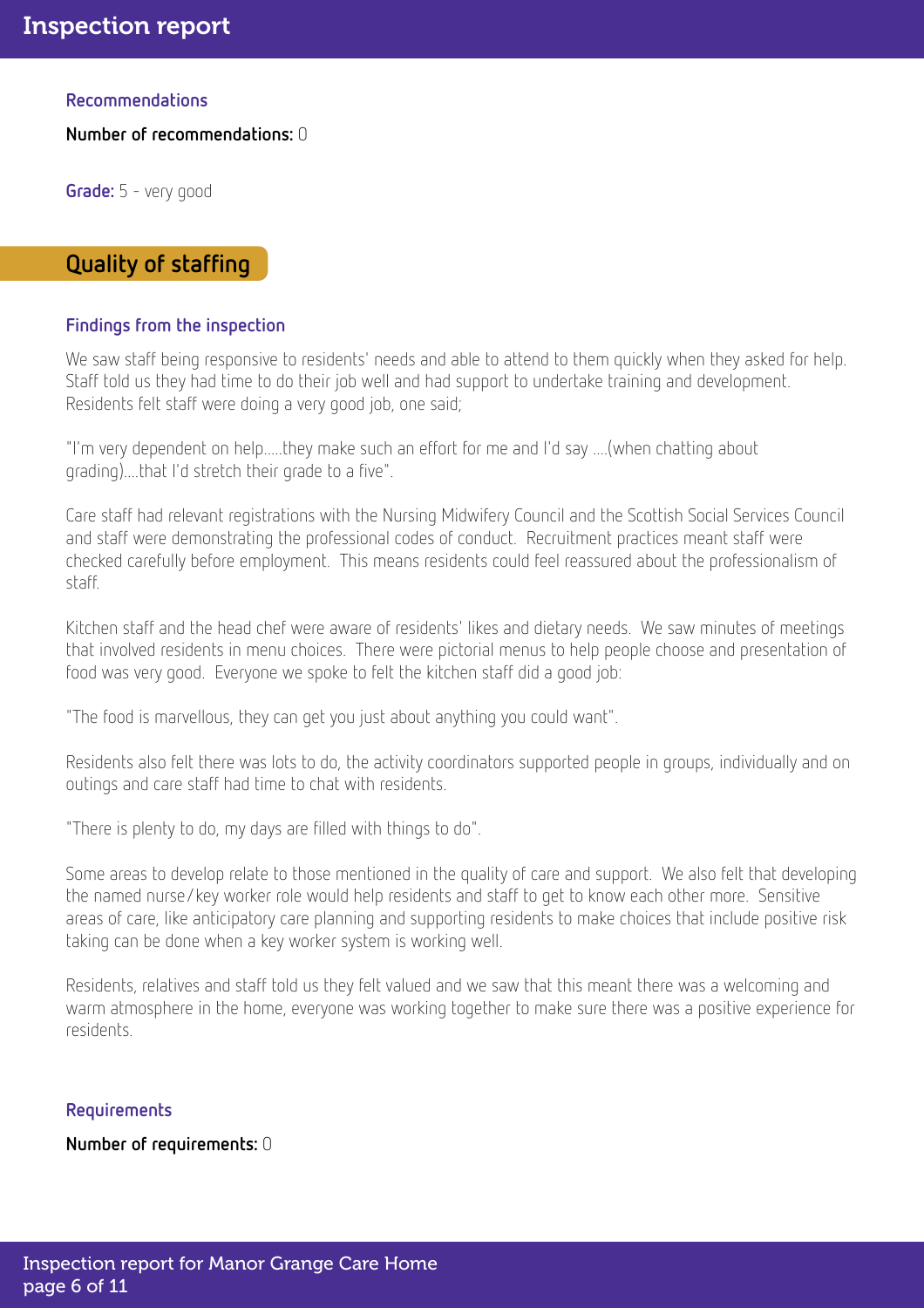Recommendations

Number of recommendations: 0

Grade: 5 - very good

### Quality of management and leadership

### Findings from the inspection

The quality of management and leadership was very good. This ranged from quality systems in place that included audit and action planning, to meetings and feedback from residents so that improvements centred on what really mattered. All this was collected into a development plan for the service.

The development plan could include more detailed areas like, for example, exactly what plans there were for developing the garden and which residents might like to be involved. There was pictorial participation to help encourage everyone's input, but we also asked the manager to think about ways to engage residents who were frail. He explained plans to use an approach that tells a story about a resident's experience. Story based approaches are good ways to support staff to think about residents' experiences and what they might do to improve them, more information about this approach is available at the Personal Outcomes Collaboration website (conversations section).

Some residents had ideas about how things could improve but were unsure how to raise them. (These mainly related to the environment and have been mentioned already). For example, one resident said;

"I don't know that it is my job to tell them how to improve things?"

The home had a participation strategy that demonstrated a desire to involve everyone in improvements. The majority of residents and relatives felt able to raise ideas and concerns if they had any. One relative commented;

".....the home does seem to take feedback on board which is encouraging".

Staff and residents felt enabled to raise and make suggestions. Staff said;

"Management is very visible, approachable and part of the team".

Some other quotes from residents capture the quality of management and leadership in the home and the experiences of people;

"Their kindness care and patience ......has been exemplary". (relative)

"Overall we could not have asked for more from Manor Grange". (relative)

"I've no complaints at all with this place.....in fact I've got my name down for a room in the future!" (relative)

"well, how can I say; the staff are out of this world, they really are wonderful". (resident)

By using this inspection report and the new Health and Social Care Standards we were confident that the manager and staff would continue to seek ways to improve experiences for people living in Manor Grange.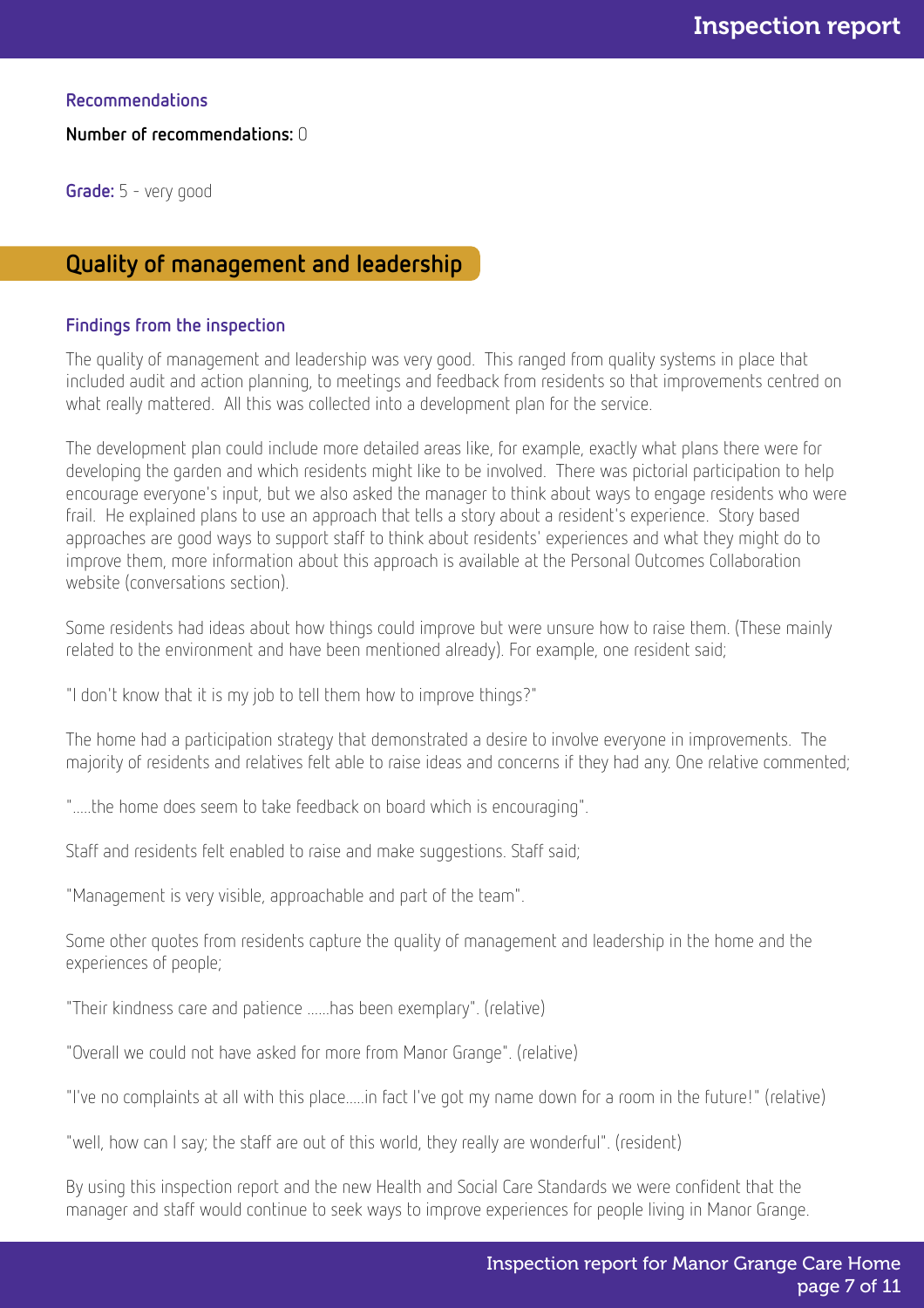#### Requirements

Number of requirements: 0

Recommendations

Number of recommendations: 0

Grade: 5 - very good

### What the service has done to meet any requirements we made at or since the last inspection

### Previous requirements

There are no outstanding requirements.

### What the service has done to meet any recommendations we made at or since the last inspection

### Previous recommendations

#### Recommendation 1

The provider should ensure that all actions identified in the care homes medication audit are checked by management and signed off as being resolved.

This recommendation was made on 18 March 2017.

Action taken on previous recommendation Medication audits were reviewed and signed off as being resolved.

#### Recommendation 2

The provider should ensure a consistent, accurate and complete audit trail for all medicines at all times.

This recommendation was made on 18 March 2017.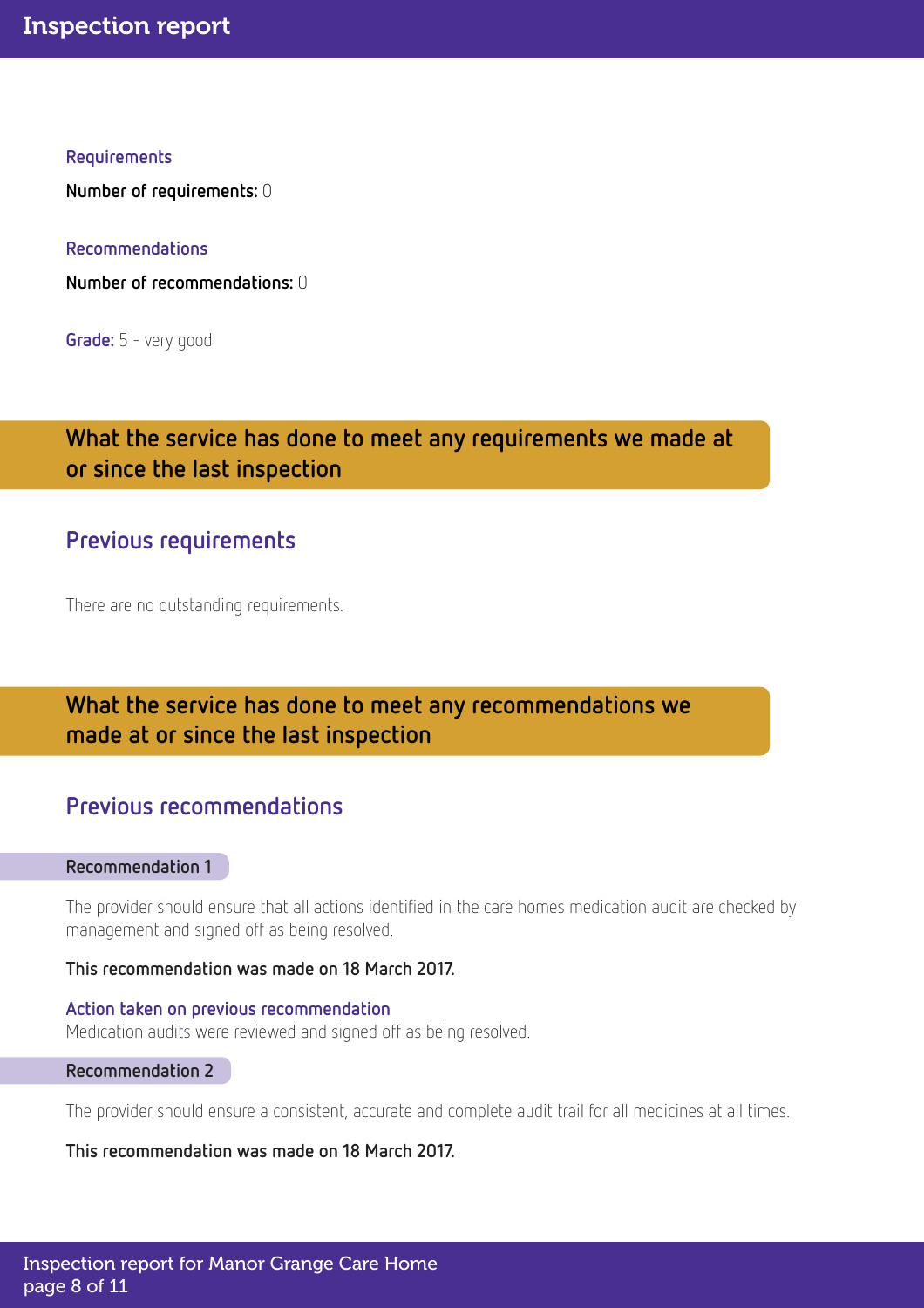#### Action taken on previous recommendation

There was a consistent, accurate and complete audit trail for all medicines we looked at.

#### Recommendation 3

The provider should ensure that staff responsible for giving medication follow the correct instructions for each medicine.

#### This recommendation was made on 18 March 2017.

#### Action taken on previous recommendation

We spoke to staff, looked at medication administration records and observed medication administration and saw administration instructions were being followed.

#### Recommendation 4

The provider should ensure a system such that medicines are available when needed by the patient.

#### This recommendation was made on 18 March 2017.

#### Action taken on previous recommendation

We saw that systems were in place to make sure medicines were available to residents.

#### Recommendation 5

The provider should ensure that residents' medicines s are stored securely and in line with good practice recommendations

#### This recommendation was made on 18 March 2017.

#### Action taken on previous recommendation

We saw that residents' medicines were stored securely and in line with good practice recommendations.

### **Complaints**

Please see Care Inspectorate website (www.careinspectorate.com) for details of complaints about the service which have been upheld.

### Enforcement

No enforcement action has been taken against this care service since the last inspection.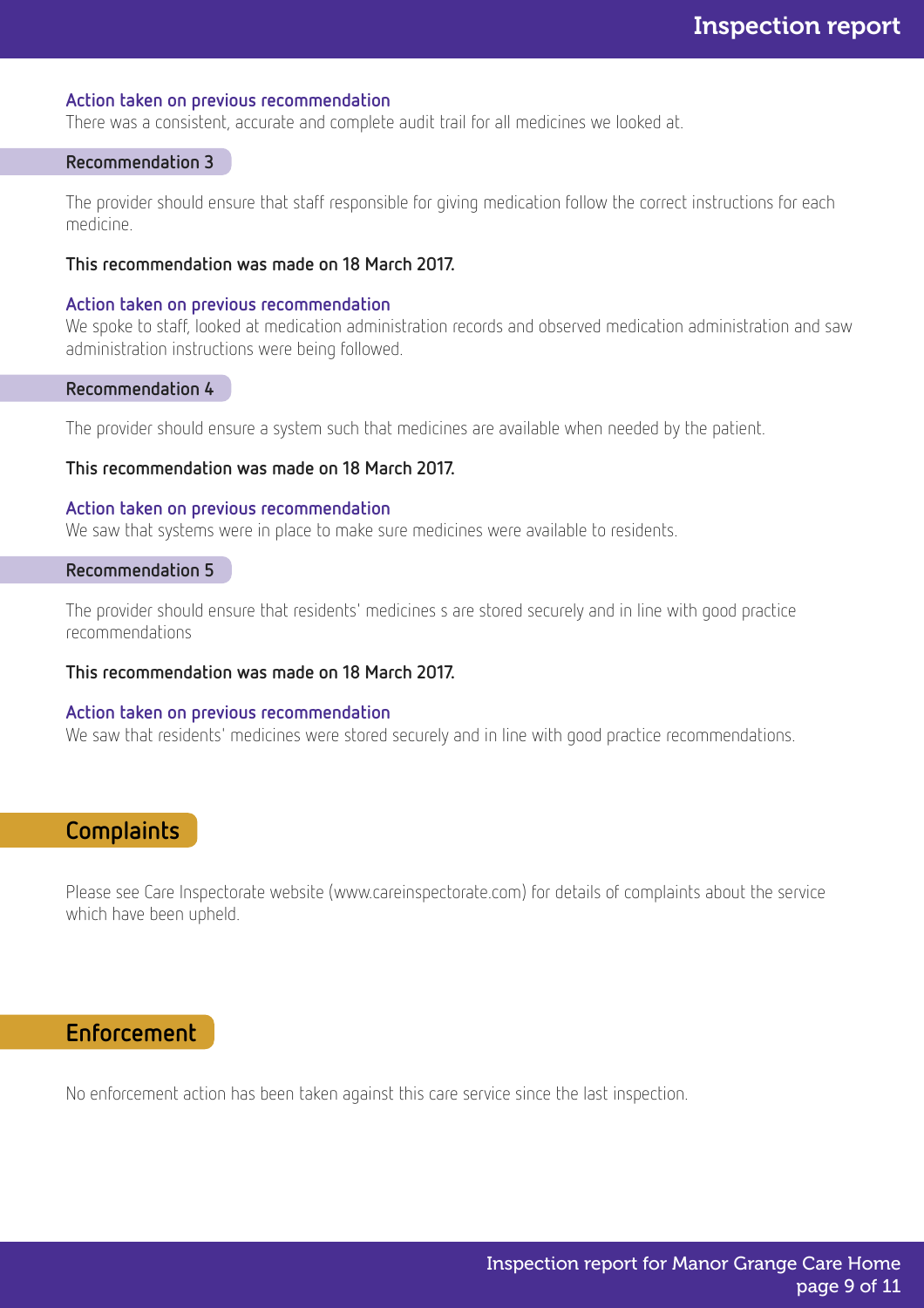## Inspection and grading history

This service does not have any prior inspection history or grades.